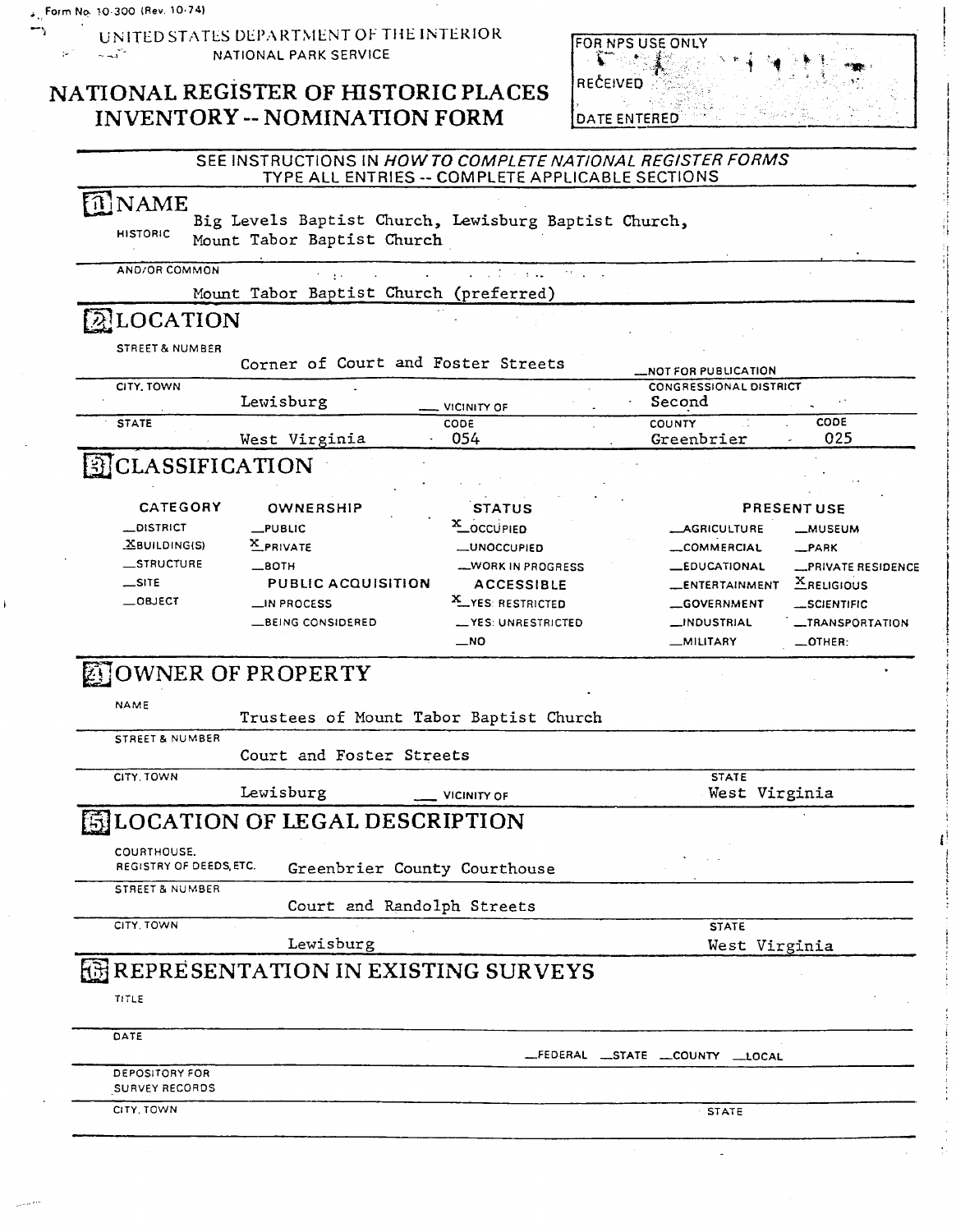## **'2** DESCRIPTION

|                     | <b>CONDITION</b>     | <b>CHECK ONE</b> | CHECK ONE             |                       |
|---------------------|----------------------|------------------|-----------------------|-----------------------|
| _EXCELLENT          | <b>LOETERIORATED</b> | __UNALTERED      | <b>XORIGINAL SITE</b> |                       |
| $x$ <sub>GOOD</sub> | <b>__RUINS</b>       | <b>XALTERED</b>  | -MOVED                | $DATE$ <sub>___</sub> |
| $F$ AIR             | <b>LUNEXPOSED</b>    |                  |                       |                       |

**DESCRIBETHE PRESENT AND ORIGINAL (IF KNOWN) PHYSICAL APPEARANCE** 

Mount Tabor Baptist Church is basically a rectangular unit of a simple Gothic style evidenced by such features as the pointed arches at the windows and original doors. Constructed in 1832 of hand-made brick, this 1%-story, meetinghouse-type . church was very like the other two old houses of worship in Lewisburg (Old Stone Presbyterian and John Wesley Methodist) in shape and size, being a 36' x 40' structure built on a thick foundation of uncoursed limestone.

Originally its windows were narrow, double-hung sash with small, 9/6 panes and a triangular overlight. There were three such openings on the southwest side and two on the other elevations, except on the northwest (entrance) elevation where two windows served the gallery which was added, with a stairway approach on the outside, about 1844 for the use of blacks (presumably both slave and free). Around the same time, a 30' x 19' basement was excavated under the southeast end of the auditorium, and for years this space was used to house a private day school, It is probable that some time prior to the Civil War a  $10' \times 16'$  frame tower was added at the northwest (entrance) to provide a vestibule, new stairway to the gallery and cloak closets. The tower was slightly indented at the gallery level and topped with an octagonal cap and belfry.

The interior is plain but attractive, having painted plaster walls with wooden floor and ceiling. Some believe that the gallery which extends across the rear wall once continued along the sides of the sanctuary as well, but there is no easily discernible structural evidence that this was so.

When large cracks developed in the southwest wall, it became necessary, in **I** about 1900, to rebuild this side, reusing the old brick. Minor changes have been made since 1900 for the sake of comfort and convenience, and in the 1960s a onestory, ten-foot deep addition was placed at the southeast to provide a choir room, study. and more space for the baptismal pool. Also, a one-story room was added to the north side of the tower, and the old frane entrance was veneered in brick to make it more in keeping with the rest of the structure.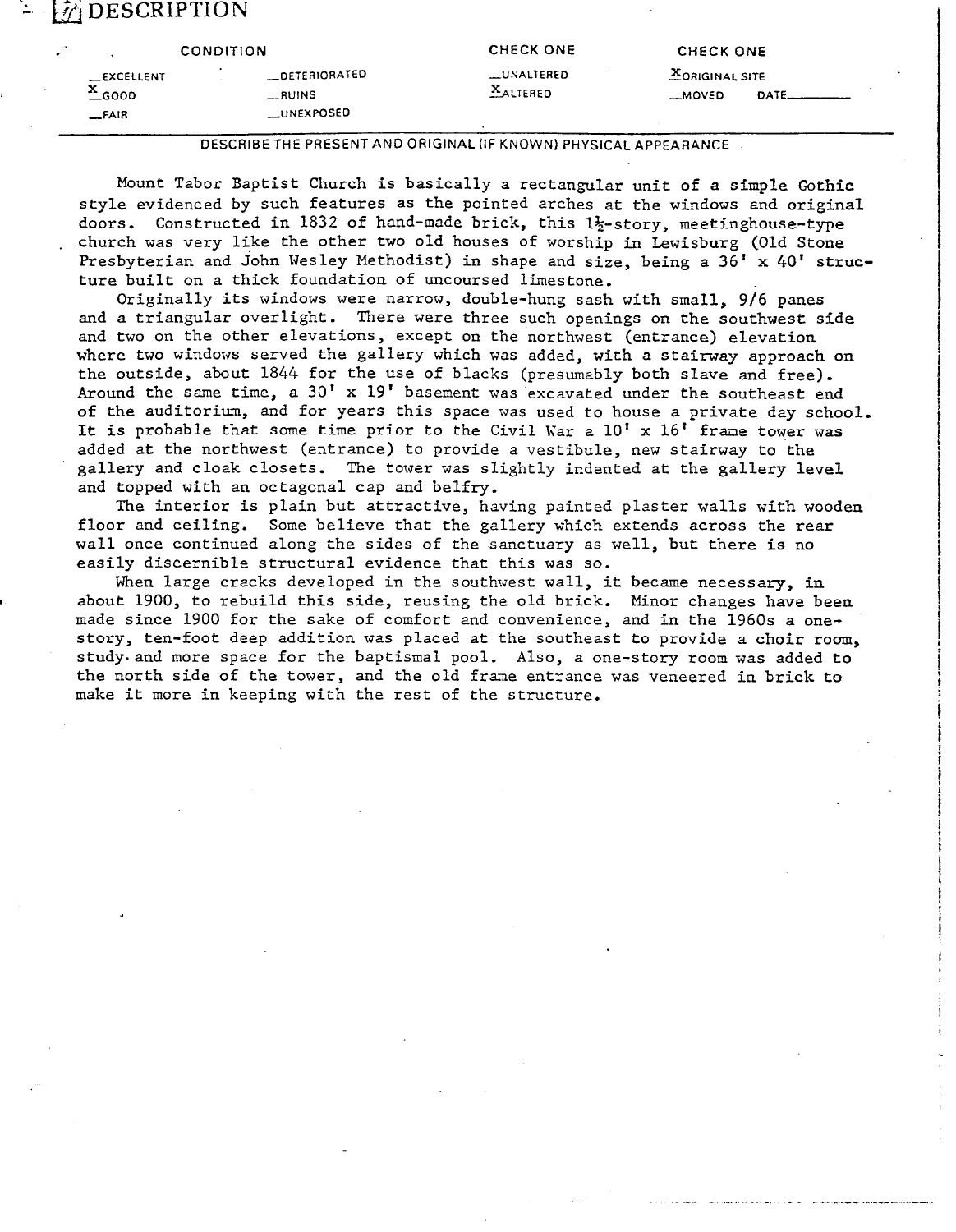## **SIGNIFICANCE**

| <b>PERIOD</b>       |                               | AREAS OF SIGNIFICANCE -- CHECK AND JUSTIFY BELOW |                         |                          |
|---------------------|-------------------------------|--------------------------------------------------|-------------------------|--------------------------|
| <b>_PREHISTORIC</b> | <b>ARCHEOLOGY-PREHISTORIC</b> | COMMUNITY PLANNING                               | LLANDSCAPE ARCHITECTURE | <b>X RELIGION</b>        |
| $-1400.1499$        | _ARCHEOLOGY-HISTORIC          | <b>CONSERVATION</b>                              | $\equiv$ LAW            | $\equiv$ SCIENCE         |
| 1500-1599           | <b>LAGRICULTURE</b>           | <b>ECONOMICS</b>                                 | LITERATURE              | $\_$ SCULPTURE           |
| $-1600.1699$        | <b>LARCHITECTURE</b>          | <b>XEDUCATION</b>                                | _MILITARY               | XSOCIAL/HUMANITARIAN     |
| $-1700-1799$        | $\equiv$ $\sqrt{2RT}$         | <b>LENGINEERING</b>                              | <b>__MUSIC</b>          | $-$ THEATER              |
| X_1800-1899         | COMMERCE                      | LEXPLORATION/SETTLEMENT                          | PHILOSOPHY              | _TRANSPORTATION          |
| -1900. __           | COMMUNICATIONS                | <b>LINDUSTRY</b>                                 | POLITICS/GOVERNMENT     | $\equiv$ OTHER (SPECIFY) |
|                     |                               | $\Box$ INVENTION                                 |                         |                          |
|                     |                               |                                                  |                         |                          |

### **SPECIFIC DATES**

1832, 1884-86

**BUILDER/ARCHITECT** 

#### STATEMENT OF SIGNIFICANCE

The Mount Tabor Baptist Church traces its roots back to the 1780s, being among the oldest Baptist units established in what is now southeastern West Virginia. The present building dates from 1832, and its basement and gallery have served on several occasions and for periods extending to years as the location of private and public schools. Of special interest in the evolution of the Mount Tabor Church is its transfer from a white to a black congregation after the Civil War. Such transfers were not uncommon (at least one other occurred in Lewisburg itself), but the adjudging, in effect, in a court of law that the Negroes were the rightful successors to the continuation of the old body of trustees was not only an exceptional method of transfer but also an unusual decision as viewed today.

It was in 1777 that John Alderson, Jr., son of the pastor of Lynville Creek Baptist Church in Rockingham County, Virginia, set out westward, somewhat later settling along the Greenbrier River at a place which took his name. Here he **t** established the Greenbrier Baptist Church from which grew several others in association, including that at Big Levels northwest of Lewisburg.

In 1832 the latter congregation set about constructing a brick church in town. At the time, the thirty members were ministered to by John Spotts, an instructor at the nearby Lewisburg Academy who had converted from Presbyterianism and was ordained at Big Levels Church on May *5,* 1832. From this period until the Civil War, the church, which had become known as Lewisburg Baptist, had several pastors, one of whom was Reverend James Remley. Remley, too, had been associated with the Lewisburg Academy, but when he and the principal disagreed on the proper mode of baptism, he withdrew and began a private school which he first conducted in the 30' x 19' basement which had recently been excavated beneath the church.

For several years the congregation had prospered, but during the hard times of war it suffered. By about 1868 the membership had dwindled to less than a dozen, and these began to join other churches. In the meantime, Negroes who previously had worshipped in the gallery as chattels asked the remaining members for permission to continue to use the meetinghouse. The request was granted on condition that repairs be made to the building, for it had deteriorated badly during occupation years of the early 1860s. A Negro minister came after 1869, an event which "was representative of only one of the many doors now open to people who had once been the possessions of others." The congregation renamed the church Nount Tabor, and for several years public school classes were held in the basement,

The period *1884-1886* was perhaps one of the most momentous in the history of the Lewisburg Baptist Church. Although the outcome of legal events affected only this one congregation, their interest today takes on new proportions. In the spring of 1884, William Foglesong, only surviving trustee of the church which for some 15 years had been used continuously by a Negro congregation which had its basis in the former slaves who worshipped in the same building, petitioned the Circuit Court of Greenbrier County to aliow sale of the structure and lot so proceeds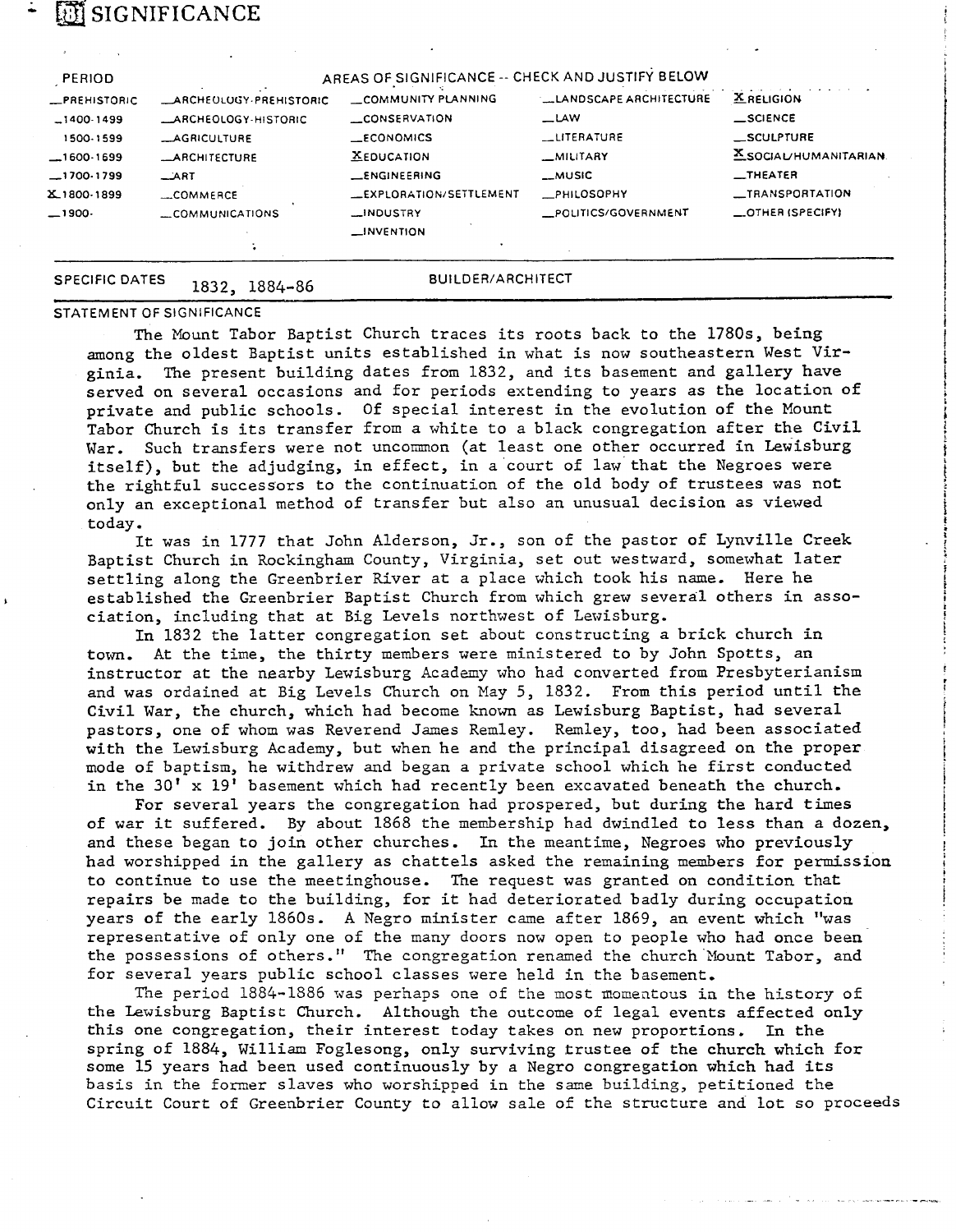**Form No 1&300a (k~,l0-74)** ..

> UNITED STATES DEPARTMENT OF THE INTERIOR **NATIONAL PARK SERVICE**

### **TATIONAL REGISTER OF HISTORIC PLACES INVENTORY -- NOMINATION FORM**

| FOR NPS USE ONLY     |  |
|----------------------|--|
| RECEIVED             |  |
| <b>IDATE ENTERED</b> |  |

**CONTINUATION SHEET THEM NUMBER PAGE ONE** 

**8.** SIGNIFICANCE (continued)

could be applied toward a new Baptist edifice at nearby Ronceverte.

The following segments of Foglesong's presentment were among the major arguments :

> that petitioner is the only surviving trustee and as such since the date last above mentioned **k.** e., 1869, fifteen years previous to the petition] has at different times authorized schools to be held in said building and laterally has allowed the colored people of Lewisburg connected with the Baptist denomination to use said building as a house of worship. . . petitioner thinks, believes and alleges that said building is entirely useless to

those for whose use it was erected [the white Baptist congregation].<br>Reverend A.W. Woodley of the Mount Tabor Church led the struggle against white repossession. Arguments included statements to the effect that the black congregation had made repairs to the building and had been in possession of it for a number of years. Finally, over two years later, the following short pronounce **<sup>r</sup>**ment was made on behalf of the court:

In re Lewisburg Baptist Church.

This cause came on this 8th day of July, 1886, to be heard upon the petition of William Foglesong surviving trustee of the Baptist Church'in the town of Lewisburg, exhibits filed with said petition, the answer of the local society and congregation of the Lewisburg Baptist Church, exhibits filed with said answer, general replication thereto, the depositions of witnesses, and arguments of Counsel. Upon consideration thereof, it is by the Court adjudged, ordered and decreed, that the prayer

of the petitioner be denied, and the petition dismissed. The Negroes had the right to elect new trustees to replace dead ones, and **as** they constituted the only Baptist congregation in Lewisburg, they were declared rightful owners of the church.

An era ended, the Mount Tabor Baptist Church continues today in much the same building as was the center of controversy over ninety years ago.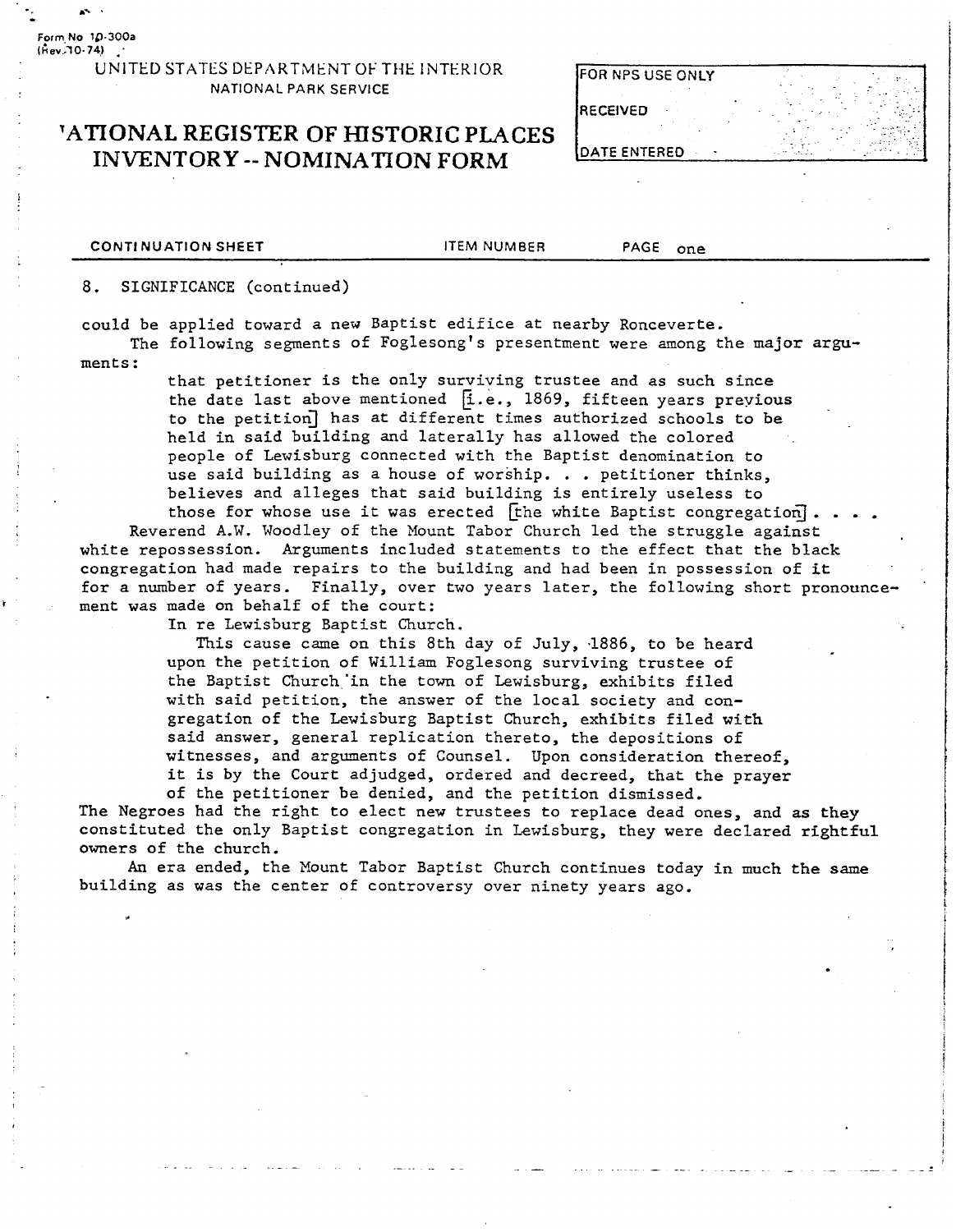Lewisburg, W.Va. Greenbrier County Courthouse. Records of the Circuit Court and various deed books.

 $\cdot$   $\cdot$ 

Mount Tabor Baptist Church. South Hackensack, N.J.: Custombook, 1974.

| <b>IUGEOGRAPHICAL DATA</b><br>1 acre<br>ACREAGE OF NOMINATED PROPERTY<br><b>UTM REFERENCES</b><br>$[5]$ 4, 8 6, 5, 0<br>A[1,7]<br>[4, 1] 8, 3] 7, 6, 0<br>EASTING<br><b>NORTHING</b><br>ZONE<br>Dİ<br>C I<br>VERBAL BOUNDARY DESCRIPTION<br>LIST ALL STATES AND COUNTIES FOR PROPERTIES OVERLAPPING STATE OR COUNTY BOUNDARIES<br><b>STATE</b><br><b>CODE</b><br><b>COUNTY</b><br><b>CODE</b><br>COUNTY<br>CODE<br><b>STATE</b><br>CODE<br><b>IF FORM PREPARED BY</b><br>NAME / TITLE<br>C.E. Turley, Research Assistant and James E. Harding, Research Analyst<br>DATE<br>ORGANIZATION<br>June 9, 1976<br>West Virginia Antiquities Commission<br><b>STREET &amp; NUMBER</b><br><b>TELEPHONE</b><br>(304)<br>296-1791<br>P.O. Box 630<br><b>CITY OR TOWN</b><br><b>STATE</b><br>West Virginia<br>Morgantown<br><b>ESTATE HISTORIC PRESERVATION OFFICER CERTIFICATION</b><br>THE EVALUATED SIGNIFICANCE OF THIS PROPERTY WITHIN THE STATE IS:<br><b>STATE</b><br>NATIONAL <sub>I</sub><br>LOCAL<br>As the designated State Historic Preservation Officer for the National Historic Preservation Act of 1966 (Public Law 89-665), I<br>hereby nominate this property for inclusion in the National Register and certify that it has been evaluated according to the<br>criteria and procedures set forth by the National Park Service<br>wana<br>STATE HISTORIC PRESERVATION OFFICER SIGNATURE<br><b>TITLE</b><br>DATE September 13, 1976<br>West Virginia State Historic Preservation Officer<br><b>FOR NPS USE ONLY</b><br>I HEREBY CERTIFY THAT THIS PROPERTY IS INCLUDED IN THE NATIONAL REGISTER<br><b>DATE</b><br>DIRECTOR, OFFICE OF ARCHEOLOGY AND HISTORIC PRESERVATION<br><b>ATTEST:</b><br><b>DATE</b><br>KEEPER OF THE NATIONAL REGISTER. |  |  |  |  |  |
|------------------------------------------------------------------------------------------------------------------------------------------------------------------------------------------------------------------------------------------------------------------------------------------------------------------------------------------------------------------------------------------------------------------------------------------------------------------------------------------------------------------------------------------------------------------------------------------------------------------------------------------------------------------------------------------------------------------------------------------------------------------------------------------------------------------------------------------------------------------------------------------------------------------------------------------------------------------------------------------------------------------------------------------------------------------------------------------------------------------------------------------------------------------------------------------------------------------------------------------------------------------------------------------------------------------------------------------------------------------------------------------------------------------------------------------------------------------------------------------------------------------------------------------------------------------------------------------------------------------------------------------------------------------------------------------------------------------------------------------------------|--|--|--|--|--|
|                                                                                                                                                                                                                                                                                                                                                                                                                                                                                                                                                                                                                                                                                                                                                                                                                                                                                                                                                                                                                                                                                                                                                                                                                                                                                                                                                                                                                                                                                                                                                                                                                                                                                                                                                      |  |  |  |  |  |
|                                                                                                                                                                                                                                                                                                                                                                                                                                                                                                                                                                                                                                                                                                                                                                                                                                                                                                                                                                                                                                                                                                                                                                                                                                                                                                                                                                                                                                                                                                                                                                                                                                                                                                                                                      |  |  |  |  |  |
|                                                                                                                                                                                                                                                                                                                                                                                                                                                                                                                                                                                                                                                                                                                                                                                                                                                                                                                                                                                                                                                                                                                                                                                                                                                                                                                                                                                                                                                                                                                                                                                                                                                                                                                                                      |  |  |  |  |  |
|                                                                                                                                                                                                                                                                                                                                                                                                                                                                                                                                                                                                                                                                                                                                                                                                                                                                                                                                                                                                                                                                                                                                                                                                                                                                                                                                                                                                                                                                                                                                                                                                                                                                                                                                                      |  |  |  |  |  |
|                                                                                                                                                                                                                                                                                                                                                                                                                                                                                                                                                                                                                                                                                                                                                                                                                                                                                                                                                                                                                                                                                                                                                                                                                                                                                                                                                                                                                                                                                                                                                                                                                                                                                                                                                      |  |  |  |  |  |
|                                                                                                                                                                                                                                                                                                                                                                                                                                                                                                                                                                                                                                                                                                                                                                                                                                                                                                                                                                                                                                                                                                                                                                                                                                                                                                                                                                                                                                                                                                                                                                                                                                                                                                                                                      |  |  |  |  |  |
|                                                                                                                                                                                                                                                                                                                                                                                                                                                                                                                                                                                                                                                                                                                                                                                                                                                                                                                                                                                                                                                                                                                                                                                                                                                                                                                                                                                                                                                                                                                                                                                                                                                                                                                                                      |  |  |  |  |  |
|                                                                                                                                                                                                                                                                                                                                                                                                                                                                                                                                                                                                                                                                                                                                                                                                                                                                                                                                                                                                                                                                                                                                                                                                                                                                                                                                                                                                                                                                                                                                                                                                                                                                                                                                                      |  |  |  |  |  |
|                                                                                                                                                                                                                                                                                                                                                                                                                                                                                                                                                                                                                                                                                                                                                                                                                                                                                                                                                                                                                                                                                                                                                                                                                                                                                                                                                                                                                                                                                                                                                                                                                                                                                                                                                      |  |  |  |  |  |
|                                                                                                                                                                                                                                                                                                                                                                                                                                                                                                                                                                                                                                                                                                                                                                                                                                                                                                                                                                                                                                                                                                                                                                                                                                                                                                                                                                                                                                                                                                                                                                                                                                                                                                                                                      |  |  |  |  |  |
|                                                                                                                                                                                                                                                                                                                                                                                                                                                                                                                                                                                                                                                                                                                                                                                                                                                                                                                                                                                                                                                                                                                                                                                                                                                                                                                                                                                                                                                                                                                                                                                                                                                                                                                                                      |  |  |  |  |  |
|                                                                                                                                                                                                                                                                                                                                                                                                                                                                                                                                                                                                                                                                                                                                                                                                                                                                                                                                                                                                                                                                                                                                                                                                                                                                                                                                                                                                                                                                                                                                                                                                                                                                                                                                                      |  |  |  |  |  |
|                                                                                                                                                                                                                                                                                                                                                                                                                                                                                                                                                                                                                                                                                                                                                                                                                                                                                                                                                                                                                                                                                                                                                                                                                                                                                                                                                                                                                                                                                                                                                                                                                                                                                                                                                      |  |  |  |  |  |
|                                                                                                                                                                                                                                                                                                                                                                                                                                                                                                                                                                                                                                                                                                                                                                                                                                                                                                                                                                                                                                                                                                                                                                                                                                                                                                                                                                                                                                                                                                                                                                                                                                                                                                                                                      |  |  |  |  |  |
|                                                                                                                                                                                                                                                                                                                                                                                                                                                                                                                                                                                                                                                                                                                                                                                                                                                                                                                                                                                                                                                                                                                                                                                                                                                                                                                                                                                                                                                                                                                                                                                                                                                                                                                                                      |  |  |  |  |  |
|                                                                                                                                                                                                                                                                                                                                                                                                                                                                                                                                                                                                                                                                                                                                                                                                                                                                                                                                                                                                                                                                                                                                                                                                                                                                                                                                                                                                                                                                                                                                                                                                                                                                                                                                                      |  |  |  |  |  |
|                                                                                                                                                                                                                                                                                                                                                                                                                                                                                                                                                                                                                                                                                                                                                                                                                                                                                                                                                                                                                                                                                                                                                                                                                                                                                                                                                                                                                                                                                                                                                                                                                                                                                                                                                      |  |  |  |  |  |
|                                                                                                                                                                                                                                                                                                                                                                                                                                                                                                                                                                                                                                                                                                                                                                                                                                                                                                                                                                                                                                                                                                                                                                                                                                                                                                                                                                                                                                                                                                                                                                                                                                                                                                                                                      |  |  |  |  |  |
|                                                                                                                                                                                                                                                                                                                                                                                                                                                                                                                                                                                                                                                                                                                                                                                                                                                                                                                                                                                                                                                                                                                                                                                                                                                                                                                                                                                                                                                                                                                                                                                                                                                                                                                                                      |  |  |  |  |  |
|                                                                                                                                                                                                                                                                                                                                                                                                                                                                                                                                                                                                                                                                                                                                                                                                                                                                                                                                                                                                                                                                                                                                                                                                                                                                                                                                                                                                                                                                                                                                                                                                                                                                                                                                                      |  |  |  |  |  |
|                                                                                                                                                                                                                                                                                                                                                                                                                                                                                                                                                                                                                                                                                                                                                                                                                                                                                                                                                                                                                                                                                                                                                                                                                                                                                                                                                                                                                                                                                                                                                                                                                                                                                                                                                      |  |  |  |  |  |
|                                                                                                                                                                                                                                                                                                                                                                                                                                                                                                                                                                                                                                                                                                                                                                                                                                                                                                                                                                                                                                                                                                                                                                                                                                                                                                                                                                                                                                                                                                                                                                                                                                                                                                                                                      |  |  |  |  |  |
|                                                                                                                                                                                                                                                                                                                                                                                                                                                                                                                                                                                                                                                                                                                                                                                                                                                                                                                                                                                                                                                                                                                                                                                                                                                                                                                                                                                                                                                                                                                                                                                                                                                                                                                                                      |  |  |  |  |  |
|                                                                                                                                                                                                                                                                                                                                                                                                                                                                                                                                                                                                                                                                                                                                                                                                                                                                                                                                                                                                                                                                                                                                                                                                                                                                                                                                                                                                                                                                                                                                                                                                                                                                                                                                                      |  |  |  |  |  |
|                                                                                                                                                                                                                                                                                                                                                                                                                                                                                                                                                                                                                                                                                                                                                                                                                                                                                                                                                                                                                                                                                                                                                                                                                                                                                                                                                                                                                                                                                                                                                                                                                                                                                                                                                      |  |  |  |  |  |
|                                                                                                                                                                                                                                                                                                                                                                                                                                                                                                                                                                                                                                                                                                                                                                                                                                                                                                                                                                                                                                                                                                                                                                                                                                                                                                                                                                                                                                                                                                                                                                                                                                                                                                                                                      |  |  |  |  |  |
|                                                                                                                                                                                                                                                                                                                                                                                                                                                                                                                                                                                                                                                                                                                                                                                                                                                                                                                                                                                                                                                                                                                                                                                                                                                                                                                                                                                                                                                                                                                                                                                                                                                                                                                                                      |  |  |  |  |  |
|                                                                                                                                                                                                                                                                                                                                                                                                                                                                                                                                                                                                                                                                                                                                                                                                                                                                                                                                                                                                                                                                                                                                                                                                                                                                                                                                                                                                                                                                                                                                                                                                                                                                                                                                                      |  |  |  |  |  |
|                                                                                                                                                                                                                                                                                                                                                                                                                                                                                                                                                                                                                                                                                                                                                                                                                                                                                                                                                                                                                                                                                                                                                                                                                                                                                                                                                                                                                                                                                                                                                                                                                                                                                                                                                      |  |  |  |  |  |
|                                                                                                                                                                                                                                                                                                                                                                                                                                                                                                                                                                                                                                                                                                                                                                                                                                                                                                                                                                                                                                                                                                                                                                                                                                                                                                                                                                                                                                                                                                                                                                                                                                                                                                                                                      |  |  |  |  |  |
|                                                                                                                                                                                                                                                                                                                                                                                                                                                                                                                                                                                                                                                                                                                                                                                                                                                                                                                                                                                                                                                                                                                                                                                                                                                                                                                                                                                                                                                                                                                                                                                                                                                                                                                                                      |  |  |  |  |  |
|                                                                                                                                                                                                                                                                                                                                                                                                                                                                                                                                                                                                                                                                                                                                                                                                                                                                                                                                                                                                                                                                                                                                                                                                                                                                                                                                                                                                                                                                                                                                                                                                                                                                                                                                                      |  |  |  |  |  |
|                                                                                                                                                                                                                                                                                                                                                                                                                                                                                                                                                                                                                                                                                                                                                                                                                                                                                                                                                                                                                                                                                                                                                                                                                                                                                                                                                                                                                                                                                                                                                                                                                                                                                                                                                      |  |  |  |  |  |
|                                                                                                                                                                                                                                                                                                                                                                                                                                                                                                                                                                                                                                                                                                                                                                                                                                                                                                                                                                                                                                                                                                                                                                                                                                                                                                                                                                                                                                                                                                                                                                                                                                                                                                                                                      |  |  |  |  |  |

للأمري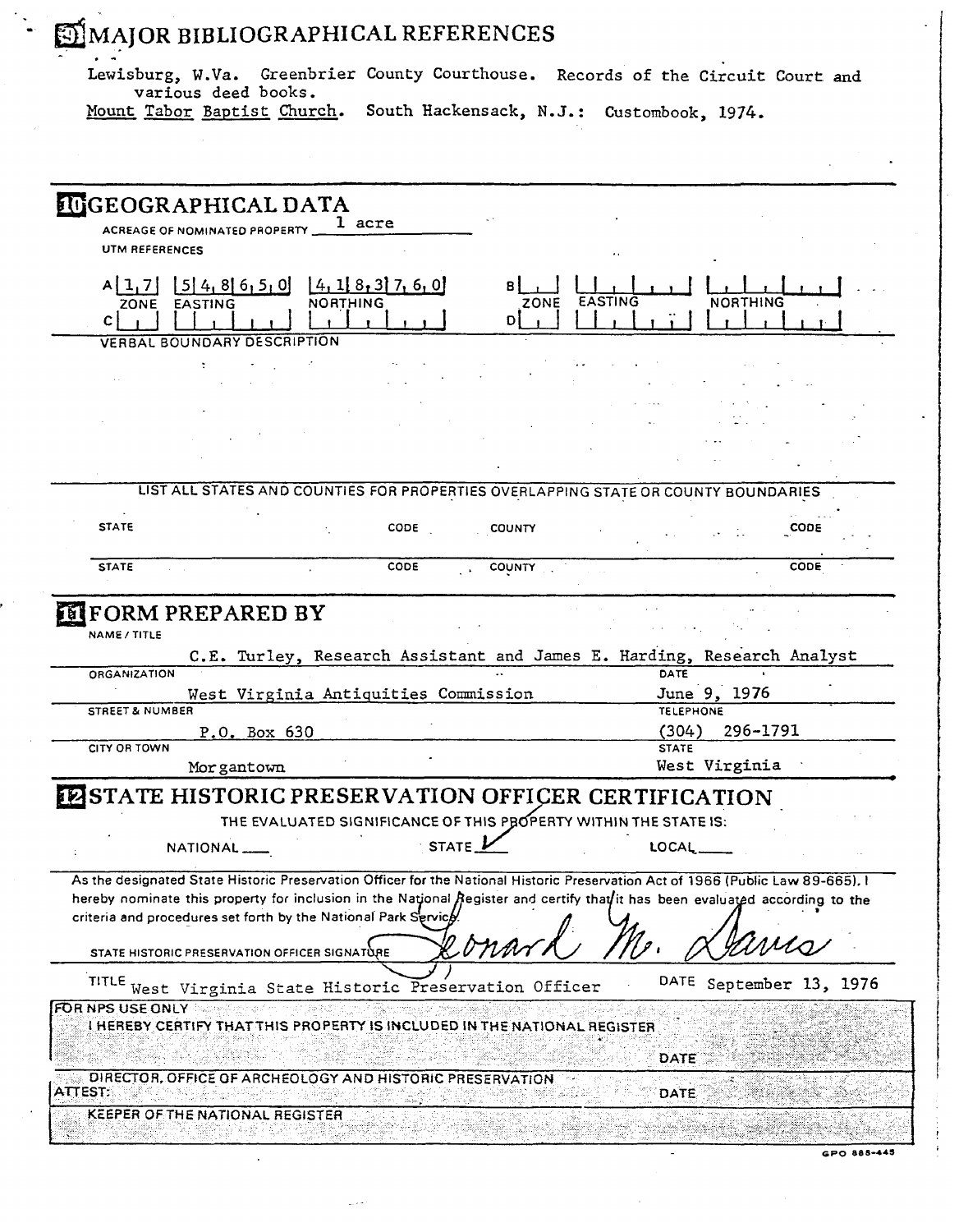